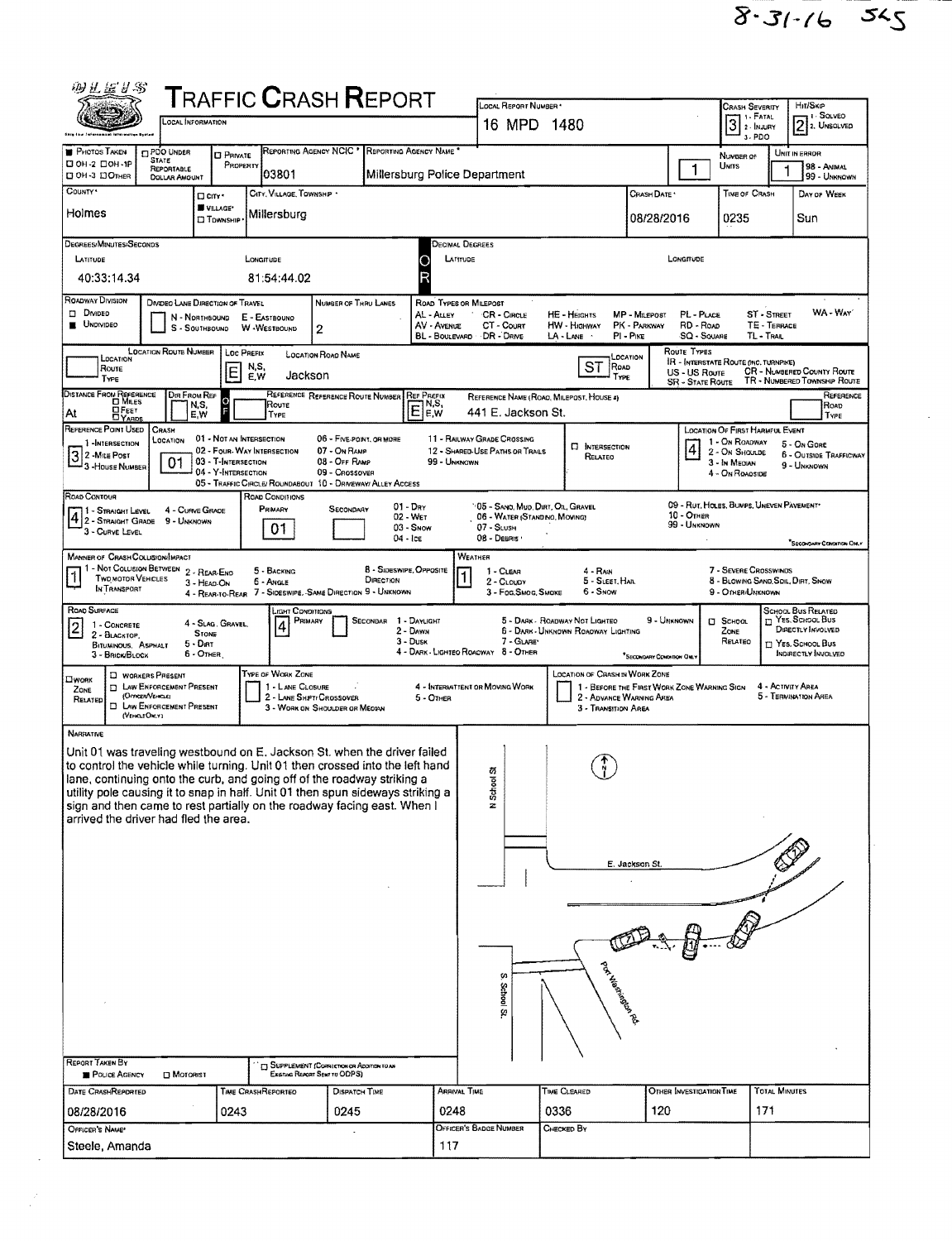|                                                                                                                                                           |                                                       |                                                                                         |                                                                          |                                                                                                                                        |                                                                                                                                                                                                                                                       |                                                                            |                                                              | LOCAL REPORT NUMBER                                       |                                                               |                                                                                                                         |                                                                                                                                                                                                                     |  |  |
|-----------------------------------------------------------------------------------------------------------------------------------------------------------|-------------------------------------------------------|-----------------------------------------------------------------------------------------|--------------------------------------------------------------------------|----------------------------------------------------------------------------------------------------------------------------------------|-------------------------------------------------------------------------------------------------------------------------------------------------------------------------------------------------------------------------------------------------------|----------------------------------------------------------------------------|--------------------------------------------------------------|-----------------------------------------------------------|---------------------------------------------------------------|-------------------------------------------------------------------------------------------------------------------------|---------------------------------------------------------------------------------------------------------------------------------------------------------------------------------------------------------------------|--|--|
|                                                                                                                                                           |                                                       |                                                                                         |                                                                          |                                                                                                                                        |                                                                                                                                                                                                                                                       |                                                                            |                                                              |                                                           | 16 MPD 1480                                                   |                                                                                                                         |                                                                                                                                                                                                                     |  |  |
| UNIT NUMBER                                                                                                                                               |                                                       | OWNER NAME: LAST, FIRST, MIDDLE ( C SAME AS DRIVER )                                    |                                                                          |                                                                                                                                        |                                                                                                                                                                                                                                                       |                                                                            | OWNER PHONE NUMBER                                           |                                                           | DAMAGE SCALE                                                  |                                                                                                                         | <b>DAMAGE AREA</b><br>FRONT                                                                                                                                                                                         |  |  |
| OWNER ADDRESS: CITY, STATE, ZIP                                                                                                                           |                                                       | Graves, Rochelle, L<br><b>CISAME AS DRIVER</b> )                                        |                                                                          |                                                                                                                                        | 330-275-7144                                                                                                                                                                                                                                          | $\vert 4 \vert$                                                            |                                                              |                                                           |                                                               |                                                                                                                         |                                                                                                                                                                                                                     |  |  |
|                                                                                                                                                           |                                                       |                                                                                         |                                                                          |                                                                                                                                        |                                                                                                                                                                                                                                                       |                                                                            |                                                              |                                                           | 1 - None                                                      |                                                                                                                         |                                                                                                                                                                                                                     |  |  |
| LP STATE LICENSE PLATE NUMBER                                                                                                                             |                                                       | 13323 Jericho Rd., Dalton, OH, 44618                                                    |                                                                          | <b>VEHICLE IDENTIFICATION NUMBER</b>                                                                                                   |                                                                                                                                                                                                                                                       |                                                                            |                                                              | # Occupants                                               | 2 - Minon                                                     |                                                                                                                         |                                                                                                                                                                                                                     |  |  |
| OН                                                                                                                                                        | GGV6640                                               |                                                                                         |                                                                          | 4B3AG42G15E013934                                                                                                                      |                                                                                                                                                                                                                                                       |                                                                            |                                                              |                                                           | 3 - FUNCTIONAL<br>1                                           |                                                                                                                         | о<br>о                                                                                                                                                                                                              |  |  |
| VEHICLE YEAR                                                                                                                                              | <b>VEHICLE MAKE</b>                                   |                                                                                         |                                                                          | <b>VEHICLE MODEL</b>                                                                                                                   | VEHICLE COLOR                                                                                                                                                                                                                                         |                                                                            |                                                              | 4 - Disabling                                             |                                                               |                                                                                                                         |                                                                                                                                                                                                                     |  |  |
| 2005<br>Dodae                                                                                                                                             |                                                       |                                                                                         | Stratus<br>POLICY NUMBER                                                 |                                                                                                                                        |                                                                                                                                                                                                                                                       | <b>RED</b>                                                                 |                                                              |                                                           |                                                               | σ<br>Έ                                                                                                                  |                                                                                                                                                                                                                     |  |  |
| <b>INSURANCE COMPANY</b><br><b>PROOF OF</b><br><b>INSURANCE</b><br>Progressive<br>SHOWN                                                                   |                                                       |                                                                                         | Toweo By<br>908915862<br>Finny's                                         |                                                                                                                                        |                                                                                                                                                                                                                                                       |                                                                            | 9 - UNKNOWN                                                  |                                                           | α                                                             |                                                                                                                         |                                                                                                                                                                                                                     |  |  |
| CARRIER NAME, ADDRESS, CITY, STATE, ZIP                                                                                                                   |                                                       |                                                                                         |                                                                          |                                                                                                                                        |                                                                                                                                                                                                                                                       |                                                                            |                                                              |                                                           |                                                               |                                                                                                                         | CARRIER PHONE                                                                                                                                                                                                       |  |  |
|                                                                                                                                                           |                                                       |                                                                                         |                                                                          |                                                                                                                                        |                                                                                                                                                                                                                                                       |                                                                            |                                                              |                                                           |                                                               |                                                                                                                         |                                                                                                                                                                                                                     |  |  |
| US DOT                                                                                                                                                    |                                                       | VEHICLE WEIGHT GWWR/GCWR                                                                | 1 - LESS THAN OR EQUAL TO 10K LBS                                        | CARGO BODY TYPE<br>01 - No CARGO BODY TYPE/NOT APPLICABL 09 - POLE                                                                     |                                                                                                                                                                                                                                                       |                                                                            |                                                              | <b>TRAFFICWAY DESCRIPTION</b>                             | 11 - Two Way, Nor Divideo                                     |                                                                                                                         |                                                                                                                                                                                                                     |  |  |
| HM PLACARO ID NO.                                                                                                                                         |                                                       | 2 - 10.001 to 26,000k Las<br>3 - MORE THAN 26,000K LBS.                                 |                                                                          | 01<br>02 - Bus/VAN (9-15 SEATS, INC DRIVER) 10 - CARGO TANK<br>03 - Bus (16+ Seats, Inc DRIVER)<br>04 - VEHICLE TOWING ANOTHER VEHICLE |                                                                                                                                                                                                                                                       | 11 - FLAT BED<br>$12 - D$ UMP                                              |                                                              |                                                           |                                                               | 2 - Two-Way, Not Divided, Continuous Left Turn Lane<br>3 - Two-Way, Divided, UNPROTECTED (PAINTED OR GRASS >4FT.) MEDIA |                                                                                                                                                                                                                     |  |  |
|                                                                                                                                                           |                                                       | HAZARDOUS MATERIAL                                                                      |                                                                          | 05 - Logging<br>06 - INTERMODAL CONTAINER CHASIS                                                                                       | 13 - CONCRETE MIXER<br>14 - AUTO TRANSPORTER                                                                                                                                                                                                          |                                                                            | 5 - ONE-WAY TRAFFICWAY                                       | 4 - Two-Way, Divideo, Positive Median Barrier             |                                                               |                                                                                                                         |                                                                                                                                                                                                                     |  |  |
|                                                                                                                                                           | <b>HM CLASS</b><br><b>NUMBER</b>                      | <b>CI RELATED</b>                                                                       |                                                                          | 07 - CARGO VAN/ENGLOSED BOX<br>08 - GRAN, CHIPS, GRAVEL                                                                                | 15 - GARBAGE /REFUSE<br>99 - OTHER/UNKNOWN                                                                                                                                                                                                            | Hit / Sxip Unit                                                            |                                                              |                                                           |                                                               |                                                                                                                         |                                                                                                                                                                                                                     |  |  |
| NON-MOTORIST LOCATION PRIOR TO IMPACT                                                                                                                     |                                                       |                                                                                         | TYPE OF USE                                                              | UNIT TYPE                                                                                                                              |                                                                                                                                                                                                                                                       |                                                                            |                                                              |                                                           |                                                               |                                                                                                                         |                                                                                                                                                                                                                     |  |  |
|                                                                                                                                                           |                                                       | 01 - INTERSECTION - MARKED CROSSWAL<br>02 - INTERSECTION - NO CROSSWALK                 | $\mathbf{1}$                                                             | 03<br>01 - Sub-COMPACT                                                                                                                 |                                                                                                                                                                                                                                                       |                                                                            |                                                              |                                                           |                                                               |                                                                                                                         | PASSENGER VEHICLES (LESS THAN 9 PASSENGERS MEDINEARY TRUCKS OR COMBO UNITS > 10x LES BUSIVAN/LIMO(9 OR MORE INCLUDING DRIVER)<br>13 - SINGLE UNIT TRUCK OR VAN ZAXLE, 6 TIRES 21 - BUS/VAN (9-15 SEATS, INC DRIVER) |  |  |
|                                                                                                                                                           | 03 - INTERSECTION OTHER                               | 04 - MIDBLOCK - MARKED CROSSWALK<br>05 - TRAVEL LANE - OTHER LOCATION                   | 1 - PERSONAL<br>2 - COMMERCIAL                                           | 02 - COMPACT<br>99 - UNKNOWN 03 - MID SIZE                                                                                             | 22 - Bus (16+ SEARS, INC DRIVER)<br>14 - SINGLE UNIT TRUCK: 3+ AXLES<br>Non-Moromst<br>15 - SINGLE UNIT TRUCK / TRAKER<br>23 - ANIMAL WITH RIDER<br>16 - TRUCK/TRACTOR (BOSTAIL)<br>24 - ANIMAL WITH BUGGY, WAGON, SURREY<br>17 - Tractor/Semi-Traler |                                                                            |                                                              |                                                           |                                                               |                                                                                                                         |                                                                                                                                                                                                                     |  |  |
|                                                                                                                                                           | 05 - BICYCLE LANE<br>07 - SHOULDER/ROADSIDE           |                                                                                         | 3 - GOVERNMENT                                                           | or Hit/Skip<br>04 - FULL SIZE<br>05 - MINIVAN                                                                                          |                                                                                                                                                                                                                                                       |                                                                            |                                                              |                                                           |                                                               |                                                                                                                         |                                                                                                                                                                                                                     |  |  |
| 08 - SIDEWALK<br>09 - MEDIAN/CROSSING SLAND                                                                                                               |                                                       |                                                                                         |                                                                          | 06 - SPORT UTILITY VEHICLE<br>07 - Pickup<br>08 - VAN                                                                                  | 18 - TRACTOR/DDUBLE<br><b>19 - TRACTOR/TRIPLES</b>                                                                                                                                                                                                    | 25 - BICYCLE/PEDACYCLIST<br>26 - Pedestrian/Skater                         |                                                              |                                                           |                                                               |                                                                                                                         |                                                                                                                                                                                                                     |  |  |
|                                                                                                                                                           | 10 - DRIVE WAY ACCESS<br>11. SHARED-USE PATH OR TRAIL |                                                                                         | <b>DIN EMERGENCY</b><br>RESPONSE                                         | 09 - MOTORCYCLE<br>10 - Motorizeo Bicycle                                                                                              |                                                                                                                                                                                                                                                       |                                                                            |                                                              | 20 - OTHER MEDIHEAVY VEHICLE                              |                                                               |                                                                                                                         | 27 - OTHER NON-MOTORIST                                                                                                                                                                                             |  |  |
|                                                                                                                                                           | 12 - NON-TRAFFICWAY AREA<br>99 - OTHER/UNKNOWN        |                                                                                         |                                                                          | 11 - SNOWMOBLE/ATV                                                                                                                     | 12 - OTHER PASSENGER VEHICLE                                                                                                                                                                                                                          |                                                                            |                                                              | <b>HAS HM PLACARD</b>                                     |                                                               |                                                                                                                         |                                                                                                                                                                                                                     |  |  |
| SPECIAL FUNCTION 01 - NONE                                                                                                                                | $02 - TAX1$                                           |                                                                                         | 09 - AMBULANCE<br>$10 -$ Fire                                            | 17 - FARM VEHICLE<br>18 - FARM EQUIPMENT                                                                                               |                                                                                                                                                                                                                                                       | Most Damaged Area                                                          |                                                              |                                                           |                                                               |                                                                                                                         | ACTION                                                                                                                                                                                                              |  |  |
| 01                                                                                                                                                        |                                                       |                                                                                         |                                                                          |                                                                                                                                        |                                                                                                                                                                                                                                                       |                                                                            |                                                              |                                                           |                                                               |                                                                                                                         |                                                                                                                                                                                                                     |  |  |
|                                                                                                                                                           |                                                       | 03 - RENTAL TRUCK (OVER 10K LBS)<br>04 - Bus - School (Public on Private) 12 - Military | 11 - HIGHWAY/MAINTENANCE                                                 | 19 - Мотовноме<br>20 - GOLF CART                                                                                                       | 02                                                                                                                                                                                                                                                    | $01 - None$<br>02 - CENTER FRONT<br>03 - Right Front                       |                                                              | 08 - LEFT SIDE<br>09 - LEFT FRONT<br>10 - TOP AND WINDOWS |                                                               | 99 - UNKNOWN                                                                                                            | $31$ - Non-Contact                                                                                                                                                                                                  |  |  |
|                                                                                                                                                           | 05 - Bus - Transit<br>06 - Bus - Charter              |                                                                                         | 13 - Pouce<br>14 - Pustic UTILITY                                        | 21 - Train<br>22 - OTHER (EXPLAN IN NARRATIVE)                                                                                         |                                                                                                                                                                                                                                                       | MPACT ARE 04 - RIGHT SIDE<br>05 - Right Rear                               |                                                              | 11 - UNDERCARRIAGE<br>12 - LOAD/TRAILER                   |                                                               |                                                                                                                         | 3 - STRIKING<br>$4 -$ Struck<br>5 - STRIKING/STRUCK                                                                                                                                                                 |  |  |
|                                                                                                                                                           | 07 - Bus - SHUTTLE<br>08 - Bus - OTHER                |                                                                                         | 15 - OTHER GOVERNMENT<br>16 - CONSTRUCTION EQIP.                         |                                                                                                                                        | 02                                                                                                                                                                                                                                                    | 06 - REAR CENTER<br>07 - LEFT REAR                                         |                                                              | 13 - TOTAL (ALL AREAS)<br>14 - OTHER                      |                                                               |                                                                                                                         | 9 - UNKNOWN                                                                                                                                                                                                         |  |  |
|                                                                                                                                                           |                                                       |                                                                                         |                                                                          |                                                                                                                                        |                                                                                                                                                                                                                                                       |                                                                            |                                                              |                                                           |                                                               |                                                                                                                         |                                                                                                                                                                                                                     |  |  |
| 13                                                                                                                                                        | MOTORIST                                              | 01 - STRAIGHT AHEAD                                                                     | 07 - MAKING U-TURN                                                       |                                                                                                                                        | 13 - NEGOTIATING A CURVE                                                                                                                                                                                                                              | NON-MOTORIST                                                               |                                                              | 15 - ENTERING OR CROSSING SPECIFIED LOCATIO               |                                                               |                                                                                                                         | 21 - OTHER NON-MOTORIST ACTION                                                                                                                                                                                      |  |  |
|                                                                                                                                                           |                                                       | 02 - BACKING<br>03 - CHANGING LANES                                                     | 08 - ENTERING TRAFFIC LANE<br>09 - LEAVING TRAFFIC LANE                  |                                                                                                                                        | 14 - OTHER MOTORIST ACTIO                                                                                                                                                                                                                             |                                                                            | 17 - Working                                                 | 16 - WALKING, RUNNING, JOGGING, PLAYING, CYCLING          |                                                               |                                                                                                                         |                                                                                                                                                                                                                     |  |  |
|                                                                                                                                                           |                                                       | 04 - OVERTAKING/PASSING<br>05 - MAKING RIGHT TURN                                       | 10 - PARKEO                                                              | 11 - SLOWING OR STOPPED IN TRAFFIC                                                                                                     |                                                                                                                                                                                                                                                       |                                                                            | 18 - Pushing Vericle                                         | 19 - APPROACHING OR LEAVING VEHICLE                       |                                                               |                                                                                                                         |                                                                                                                                                                                                                     |  |  |
|                                                                                                                                                           |                                                       | 06 - Making LEFT TURN                                                                   | 12 - DRIVERLESS                                                          |                                                                                                                                        |                                                                                                                                                                                                                                                       |                                                                            | 20 - Standing                                                |                                                           | <b>VEHICLE DEFECTS</b>                                        |                                                                                                                         |                                                                                                                                                                                                                     |  |  |
|                                                                                                                                                           | MOTORIST<br>01 - None                                 |                                                                                         |                                                                          | 11 - IMPROPER BACKING                                                                                                                  |                                                                                                                                                                                                                                                       | NON-MOTORIST<br><b>22 - NONE</b>                                           |                                                              |                                                           |                                                               | 02 - HEAD LAMPS                                                                                                         | 01 - TURN SIGNALS                                                                                                                                                                                                   |  |  |
| 17                                                                                                                                                        |                                                       | 02 - FAILURE TO YIELD<br>03 - RAN RED LIGHT                                             |                                                                          | 12 - IMPROPER START FROM PARKED POSITION<br>13 - STOPPED OR PARKED ILLEGALLY                                                           |                                                                                                                                                                                                                                                       | 23 - IMPROPER CROSSING<br>24 - DARTING                                     |                                                              |                                                           |                                                               | 03 - Tail LAMPS<br>04 - BRAKES                                                                                          |                                                                                                                                                                                                                     |  |  |
|                                                                                                                                                           |                                                       | 04 - RAN STOP SIGN<br>05 - Exceeped Speep LIMIT                                         |                                                                          | 14 - OPERATING VEHICLE IN NEGLIGENT MANNER<br>15 - Swering to Avoid (Due to External Conditions)                                       |                                                                                                                                                                                                                                                       | 25 - LYING AND/OR LLEGALLY IN ROADWAY<br>26 - FALURE TO YIELD RIGHT OF WAY |                                                              |                                                           |                                                               | 05 - STEERING                                                                                                           | 06 - TIRE BLOWOUT                                                                                                                                                                                                   |  |  |
|                                                                                                                                                           |                                                       | 06 - UNSAFE SPEED<br>07 - IMPROPER TURN                                                 |                                                                          | 16 - Wrong Side/Wrong Way<br>17 - FALURE TO CONTROL                                                                                    |                                                                                                                                                                                                                                                       | 27 - NOT VISIBLE (DARK CLOTHING)<br>28 - INATTENTIVE                       |                                                              |                                                           |                                                               |                                                                                                                         | 07 - WORN OR SLICK TIRES<br>08 - TRAILER EQUIPMENT DEFECTIVE                                                                                                                                                        |  |  |
|                                                                                                                                                           |                                                       | 08 - LEFT OF CENTER<br>09 - FOLLOWED TOO CLOSELY/ACDA<br>10 - IMPROPER LANE CHANGE      |                                                                          | 18 - VISION OBSTRUCTION<br>19 - OPERATING DEFECTIVE EQUIPMENT                                                                          |                                                                                                                                                                                                                                                       | 29 - FAILURE TO OBEY TRAFFIC SIGNS<br>/SIGNALS/OFFICER                     |                                                              |                                                           |                                                               |                                                                                                                         | 09 - MOTOR TROUBLE                                                                                                                                                                                                  |  |  |
|                                                                                                                                                           |                                                       | <b><i>iPASSING/OFF ROAD</i></b>                                                         |                                                                          | 20 - LOAD SHIFTING/FALLING/SPILLING<br>21 - OTHER IMPROPER ACTION                                                                      |                                                                                                                                                                                                                                                       | 30 - WRONG SIDE OF THE RDAD<br>31 - OTHER NON-MOTORIST ACTION              |                                                              |                                                           |                                                               |                                                                                                                         | 11 OTHER DEFECTS                                                                                                                                                                                                    |  |  |
|                                                                                                                                                           |                                                       |                                                                                         | 6                                                                        | <b>NON-COLLISION EVENTS</b><br><b>01 - OVERTURN/ROLLOVER</b>                                                                           |                                                                                                                                                                                                                                                       | 06 - EQUIPMENT FAILURE                                                     |                                                              |                                                           | 10 - Cross Median                                             |                                                                                                                         | 10 - DISABLED FROM PRIOR ACCIDENT                                                                                                                                                                                   |  |  |
| 09<br>FIRST                                                                                                                                               | 43<br>Mast                                            | 37                                                                                      |                                                                          | 02 - FIRE/EXPLOSION<br>03 - IMMERSION                                                                                                  |                                                                                                                                                                                                                                                       |                                                                            | (BLOWN TIRE, BRAKE FAILURE, ETC)<br>07 - SEPARATION OF UNITS |                                                           | <b>11 - CROSS CENTER LINE</b><br>OPPOSITE DIRECTION OF TRAVEL |                                                                                                                         |                                                                                                                                                                                                                     |  |  |
| 2<br><b>HARMFUL</b><br>EVENT                                                                                                                              | HARMFUL <sup>3</sup><br>EVENT                         |                                                                                         | 99 - UNKNOWN                                                             | 04 - JACKKNIFE                                                                                                                         | 05 - CARGO/EQUIPMENT LOSS OR SHIFT 09 - RAN OFF ROAD LEFT                                                                                                                                                                                             |                                                                            | 08 - RAN OFF ROAD RIGHT                                      |                                                           | 12 - DOWNHELL RUNAWAY<br>13 - OTHER NON-COLLISION             |                                                                                                                         |                                                                                                                                                                                                                     |  |  |
|                                                                                                                                                           |                                                       | COLLISION WITH PERSON, VEHICLE OR OBJECT NOT FIXED                                      |                                                                          | <b>COLLISION WITH FIXED, OBJECT</b>                                                                                                    | 25 - IMPACT ATTENUATOR/CRASH CUSHION33 - MEDIAN CABLE BARRIER                                                                                                                                                                                         |                                                                            |                                                              |                                                           | 41 - OTHER POST, POLE                                         |                                                                                                                         | $48 -$ TREE                                                                                                                                                                                                         |  |  |
| 14 - PEOESTRIAN<br>15 - PEDALCYCLE                                                                                                                        |                                                       |                                                                                         | 21 - PARKED MOTOR VEHICLE<br>22 - WORK ZONE MAINTENANCE EQUIPMENT        | 26 - BRIDGE OVERHEAD STRUCTURE<br>27 - BRIOGE PIER OR ABUTMENT                                                                         |                                                                                                                                                                                                                                                       |                                                                            | 34 MEDIAN GUARDRAIL BARRIER<br>35 - MEDIAN CONCRETE BARRIER  |                                                           | OR SUPPORT<br>42 - CULVERT                                    |                                                                                                                         | 49 - FIRE HYDRANT<br>50 - WORK ZONE MAINTENANCE                                                                                                                                                                     |  |  |
| 16 - RAILWAY VEHICLE (TAAIN, ENGINE)<br>17 - ANIMAL - FARM                                                                                                |                                                       |                                                                                         | 23 - STRUCK BY FALLING, SHIFTING CARGO<br>OR ANYTHING SET IN MOTION BY A | 28 - BRIDGE PARAPET<br>29 - BROGE RAIL                                                                                                 |                                                                                                                                                                                                                                                       | 37 - TRAFFIC SIGN POST                                                     | 36 - Median Other Barrier                                    |                                                           | 43 - Cuns<br>44 - Опсн                                        |                                                                                                                         | EQUIPMENT<br>51 - WALL, BUILDING, TUNNEL                                                                                                                                                                            |  |  |
| 18 - Ansaal - Deer<br>19 - ANIMAL - OTHER                                                                                                                 |                                                       |                                                                                         | <b>MOTOR VEHICLE</b><br>24 - OTHER MOVABLE OBJECT                        | 30 - GUARDRAIL FACE<br>31 - GUARDRAILEND                                                                                               |                                                                                                                                                                                                                                                       |                                                                            | 38 - Overhead Sign Post<br>39 - LIGHT/LUMINARIES SUPPORT     |                                                           | 45 - EMBANKMENT<br>46 - FENCE                                 |                                                                                                                         | 52 - Отнен Ріхео Овлест                                                                                                                                                                                             |  |  |
| 20 - MOTOR VEHICLE IN TRANSPORT                                                                                                                           |                                                       |                                                                                         |                                                                          | 32 - PORTABLE BARRIER                                                                                                                  |                                                                                                                                                                                                                                                       | 40 - Umury Pour                                                            |                                                              |                                                           | 47 - MAILBOX                                                  |                                                                                                                         |                                                                                                                                                                                                                     |  |  |
| PRE- CRASH ACTIONS<br>99 - UNKNOWN<br><b>CONTRIBUTING CIRCUMSTANCE</b><br>PRIMARY<br>SECONDARY<br>99 - UNKNOWN<br><b>SEQUENCE DF EVENTS</b><br>UNIT SPEED |                                                       | Posted Speed                                                                            | TRAFFIC CONTROL<br>01 - No CONTROLS                                      | 07 - RAILROAD CROSSBUCKS                                                                                                               |                                                                                                                                                                                                                                                       | 13 - CROSSWALK LINES                                                       | FROM                                                         | Unit Direction<br>То                                      | 1 - North<br>2 - South                                        |                                                                                                                         | 5 - NORTHEAST<br>9 - UNKNOWN<br>6 - NORTHWEST                                                                                                                                                                       |  |  |
| 35<br><b>CI STATED</b>                                                                                                                                    | 35                                                    | 12                                                                                      | 02 - S TOP SIGN<br>03 - YIELD SIGN<br>04 - TRAFFIC SIGNAL                | 08 - RAILROAD FLASHERS<br>09 - RAILROAD GATES<br>10 - COSTRUCTION BARRICADE 16 - NOT REPORTED                                          | <b>15 - O THER</b>                                                                                                                                                                                                                                    | 14 - WALK/DON'T WALK                                                       |                                                              |                                                           | $3 - E$ Ast<br>4 - West                                       |                                                                                                                         | 7 - SOUTHEAST<br>8 - Southwest                                                                                                                                                                                      |  |  |

 $\sim 10^{11}$ 

 $\frac{1}{2}$ 

 $\hat{\mathcal{A}}$